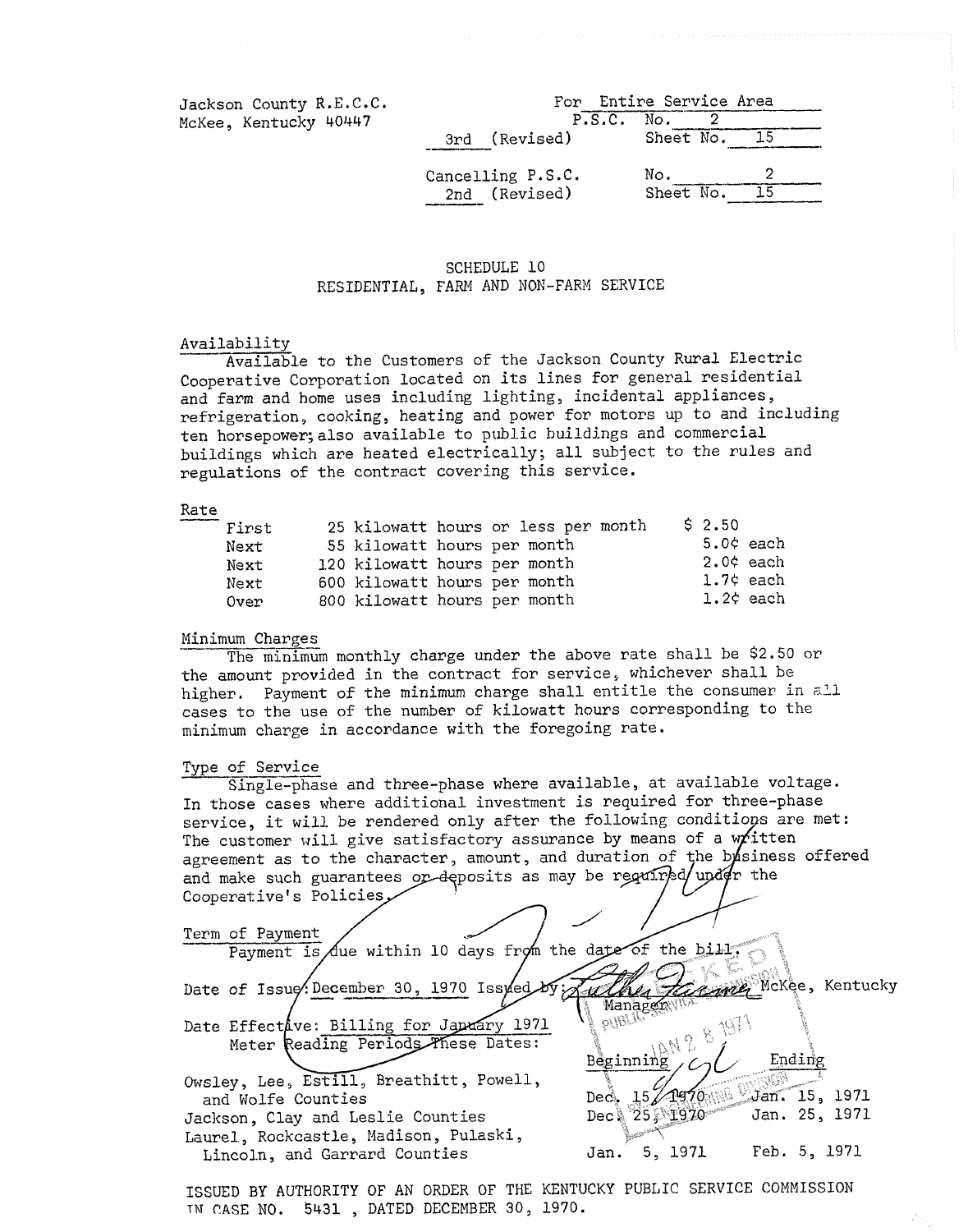| Jackson County R.E.C.C. |     | For                            | Entire Service Area |  |
|-------------------------|-----|--------------------------------|---------------------|--|
| McKee, Kentucky 40447   |     | P.S.C.                         | No.<br>2            |  |
|                         | 2nd | (Revised)                      | Sheet No. 16        |  |
|                         | lst | Cancelling P.S.C.<br>(Revised) | No.<br>Sheet No.    |  |
|                         |     |                                | - 16                |  |

#### SCHEDULE 20 COMMERCIAL, SHALL POWER, **AND** THREE-PHASE FARM SERVICE

#### Availability

Available to commercial, small power, and three phase farm customers of the Jackson County Rural Electric Cooperative Corporation located on its lines for service including lighting, incidental appliances, cooking, heating, and motors, all subject to the established rules and regulations of the Corporation covering this service. Single-phase customers having their homes on the same premises may include farm and home service on the same meter.

do not exceed 50 **KW.**  Service under this schedule is not available to seasonal customers unless otherwise provided **for,**  Those with electric heat will have the option of service under Schedule 10. Service under this schedule is limited to customers whose load requirements Servido not excess<br>customers<br>option of<br>Rate<br>First<br>Next

| First |  | 25 kilowatt hours or less per month<br>\$2.50 |              |
|-------|--|-----------------------------------------------|--------------|
| Next  |  | 55 kilowatt hours per month                   | $5.0$ ¢ each |
| Next  |  | 1920 kilowatt hours per month                 | $2.0$ ¢ each |
| Over  |  | 2000 kilowatt hours per month                 | $1.7$ ¢ each |

#### Minimum Monthly Charge

The minimum monthly charge under the above rate shall be \$2.50 or the amount provided in the contract for service, whichever shall be higher. The minimum charge shall entitle the consumer in all cases to the use of the number of kilowatt hours corresponding to the minimum charge.

#### Type of Service

Single-phase, and three phase where available, at available voltage.

#### *c\_* Conditions of Service

Single-phase power service is limited to motors not In excess of ten horsepower.

Motors having a rated capacity in excess of ten horsepower must be threephase. In those cases where additional investment is required for three-phase service, it will be rendered only after the following conditions are met: The customer will give satisfactory assurance by means of  $\alpha$ -written agreement as to the character, amount and duration of the business offered and make such guarantees or deposits as may be required under the Cooperative's Policies.

Term of Payment Payment is due within 10 days from/the date of the bill *Harm* McKee, Kentucky. Date of Issue: December 30, 1970 Issued  $u\ell$ Date Effective: Billing for January 1971 Manager **SOMMISSION** Meter Reading Periods These Dates: Beginning Ending Owsley, Lee, Estill, Breathitt, Powell,  $\partial \partial \partial \Omega$ - FTo  $\log_{10} 15.$  1970 Jan. 15,1971 and Wolfe Counties Jackson, Clay and Leslie Counties Dec<sup>3</sup>  $25/1970$  Jan. 25, 1971 Laurel., Rockcastle, Hadison, Pulaski, Lincoln レー alar 19  $\frac{1}{5}$ , 1971 Feb. 5, 1971 and Garrard Counties Jan. **ISSUED BY AUTHORITY OF AN ORDER OF THE KENTUCKY PUBLIC**